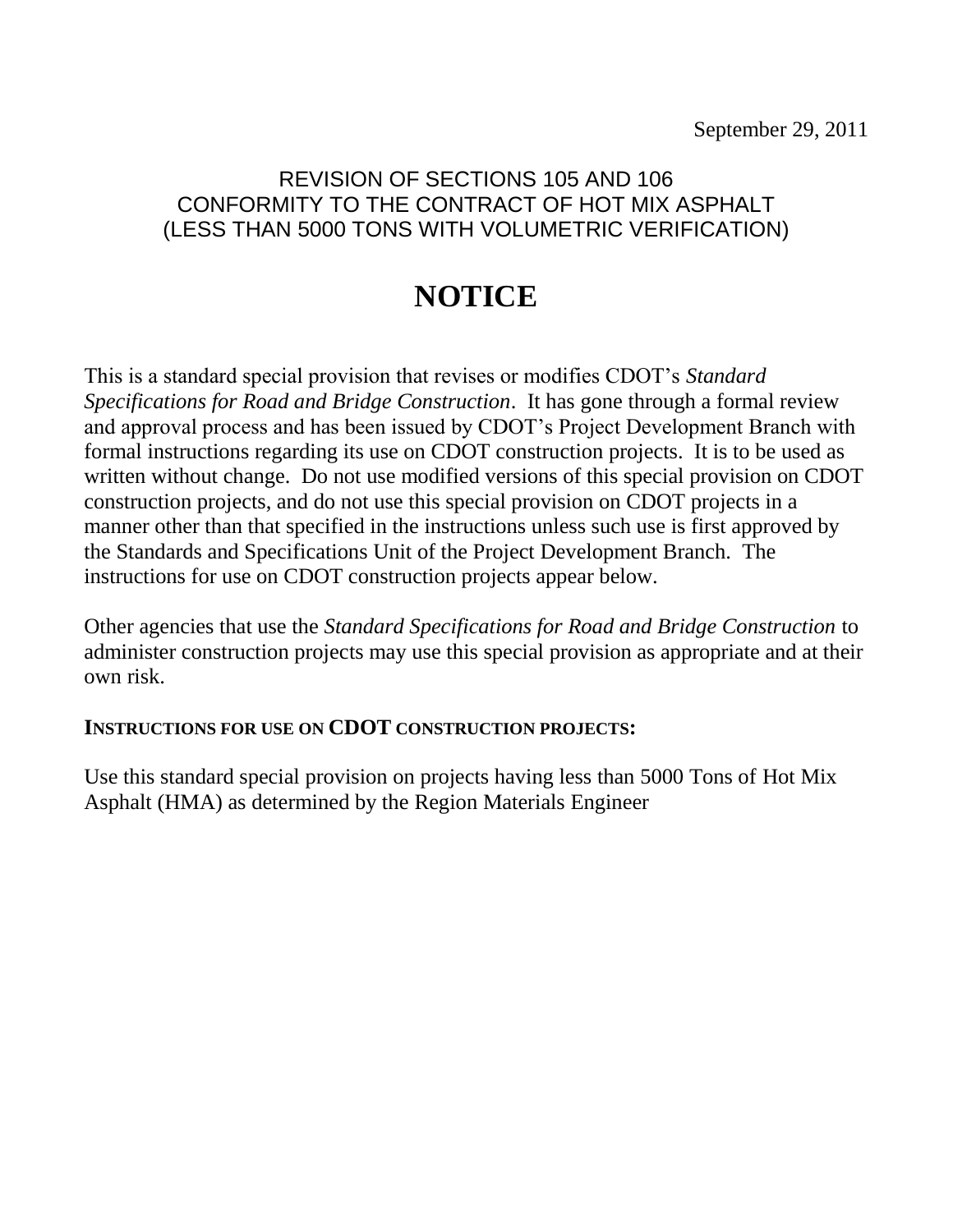Sections 105 and 106 of the Standard Specifications are hereby revised for this project as follows:

Delete subsection 105.05 and replace with the following:

**105.05 Conformity to the Contract of Hot Mix Asphalt.** Conformity to the Contract of all Hot Mix Asphalt, Item 403, except Hot Mix Asphalt (Patching) and temporary pavement will be determined by tests and evaluations of elements that include asphalt content, gradation, in-place density and joint density in accordance with the following:

All work performed and all materials furnished shall conform to the lines, grades, cross sections, dimensions, and material requirements, including tolerances, shown in the Contract.

For those items of work where working tolerances are not specified, the Contractor shall perform the work in a manner consistent with reasonable and customary manufacturing and construction practices.

When the Engineer finds the materials or work furnished, work performed, or the finished product are not in conformity with the Contract and has resulted in an inferior or unsatisfactory product, the work or material shall be removed and replaced or otherwise corrected at the expense of the Contractor.

Materials will be sampled randomly and tested by the Department in accordance with Section 106 and with the applicable procedures contained in the Department's Field Materials Manual. The approximate maximum quantity represented by each sample will be as set forth in Section 106. Additional samples may be selected and tested as set forth in Section 106 at the Engineer's discretion.

A process will consist of either a single test value or a series of test values resulting from related tests of an element of the Contractor's work and materials. An element is a material or workmanship property that can be tested and evaluated for quality level by the Department approved sampling, testing, and analytical procedures. All materials produced will be assigned to a process. A change in process is defined as a change that affects the element involved. For any element, with the exception of the process for joint density element, a process normally will include all produced materials associated with that element prior to a change in the job mix formula (Form 43). For joint density, a new process will be established for each new layer of pavement or for changes in joint construction. Density measurements taken within each compaction test section will be a separate process. The Engineer may separate a process in order to accommodate small quantities or unusual variations.

Evaluation of materials for pay factors (PF) will be done using only the Department's acceptance test results. Each process will have a PF computed in accordance with the requirements of this Section. Test results determined to have sampling or testing errors will not be used.

Except for in-place density measurements taken within a compaction test section, any test result for an element greater than the distance 2 x V (see Table 105-2) outside the tolerance limits will be designated as a separate process and the pay factor will be calculated in accordance with subsection 105.05(a). An element pay factor less than zero shall be zero. The calculated PF will be used to determine the Incentive/Disincentive Payment (I/DP) for the process.

In the case of in-place density or joint density the Contractor will be allowed to core the exact location (or immediately adjacent location for joint density) of a test result more than 2 x V outside the tolerance limit. The core must be taken and furnished to the Engineer within eight hours after notification by the Engineer of the test result. The result of this core will be used in lieu of the previous test result. Cores not taken within eight hours after notification by the Engineer will not be used in lieu of the test result. All costs associated with coring will be at the Contractor s expense.

(a) *Representing Small Quantities.* When it is necessary to represent a process by only one or two test results, PF will be the average of PFs resulting from the following:

If the test result is within the tolerance limits then  $PF = 1.00$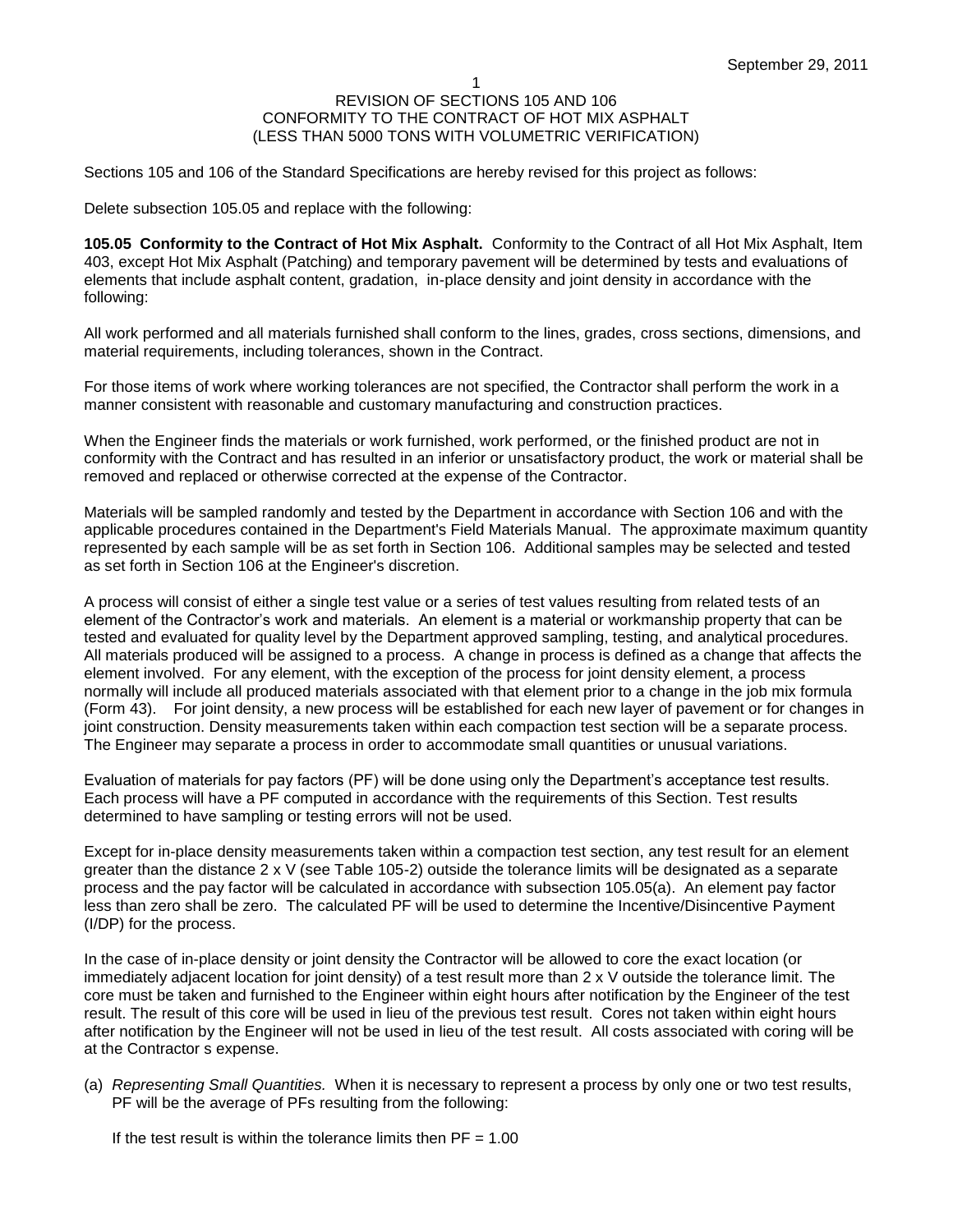If the test result is above the maximum specified limit, then

 $\mathsf{PF} = 1.00 - [0.25(\mathsf{T_{O}}\cdot\mathsf{T_{U}})/\mathsf{V}]$ 

If the test result is below the minimum specified limit, then

PF = 1.00 – [0.25(T<sub>L</sub> - T<sub>O</sub>)/V]

Where:  $PF = pay factor$ .

 $V = V$  factor from Table 105-2.

 $T_{\Omega}$  = the individual test result.

 $T_U$  = upper specification limit.

 $T_L$  = lower specification limit.

The calculated PF will be used to determine the I/DP for the process.

- (b) *Determining Quality Level.* Each process with three or more test results will be evaluated for a quality level (QL) in accordance with Colorado Procedure 71.
- (c) *Gradation Element.* Each specified sieve, with the exception of 100 percent passing sieves, will be evaluated for QL separately. The lowest calculated QL for a sieve will be designated as the QL for gradation element for the process.
- (d) *Joint Density Element.* Joint Density will be tested according to subsection 401.17.
- (e) *Process Pay Factor.* Using the calculated QL for the process, compute PF as follows: The final number of random samples (Pn) in each process will determine the final pay factor. . As test values are accumulated for each process, Pn will change accordingly. When the process has been completed, the number of random samples it contains will determine the computation of PF, based on Table 105-3 and formula (1) below. When Pn is from 3 to 9, or greater than 200, PF will be computed using the formulas designated in Table 105- 3. Where Pn is equal to or greater than 10 and less than 201, PF will be computed by formula (1):

$$
(1) PF = \frac{(PF_1 + PF_2)}{2} + \left[ \begin{array}{cc} (PF_2 + PF_3) & (PF_1 + PF_2) \\ \cdots \\ 2 & 2 \end{array} \right] \times \frac{(Pn_2 - Pn_X)}{(Pn_2 - Pn_3)}
$$

Where, when referring to Table 105-3:

PF<sub>1</sub>= PF determined at the next lowest Pn formula using process QL

 $PF_{2}$ PF determined using the Pn formula shown for the process QL

 $PF_3 =$ PF determined at the next highest Pn formula using process QL

- $Pn<sub>2</sub>=$ the lowest Pn in the spread of values listed for the process Pn formula
- $Pn_{3}$ = the lowest Pn in the spread of values listed for the next highest Pn formula
- $Pn_{x}$ = the actual number of test values in the process

When evaluating the item of Furnish Hot mix asphalt, the PF for the element of In-Place Density shall be 1.0.

Regardless of QL, the maximum PF in relation to Pn is limited in accordance with Table 105-3.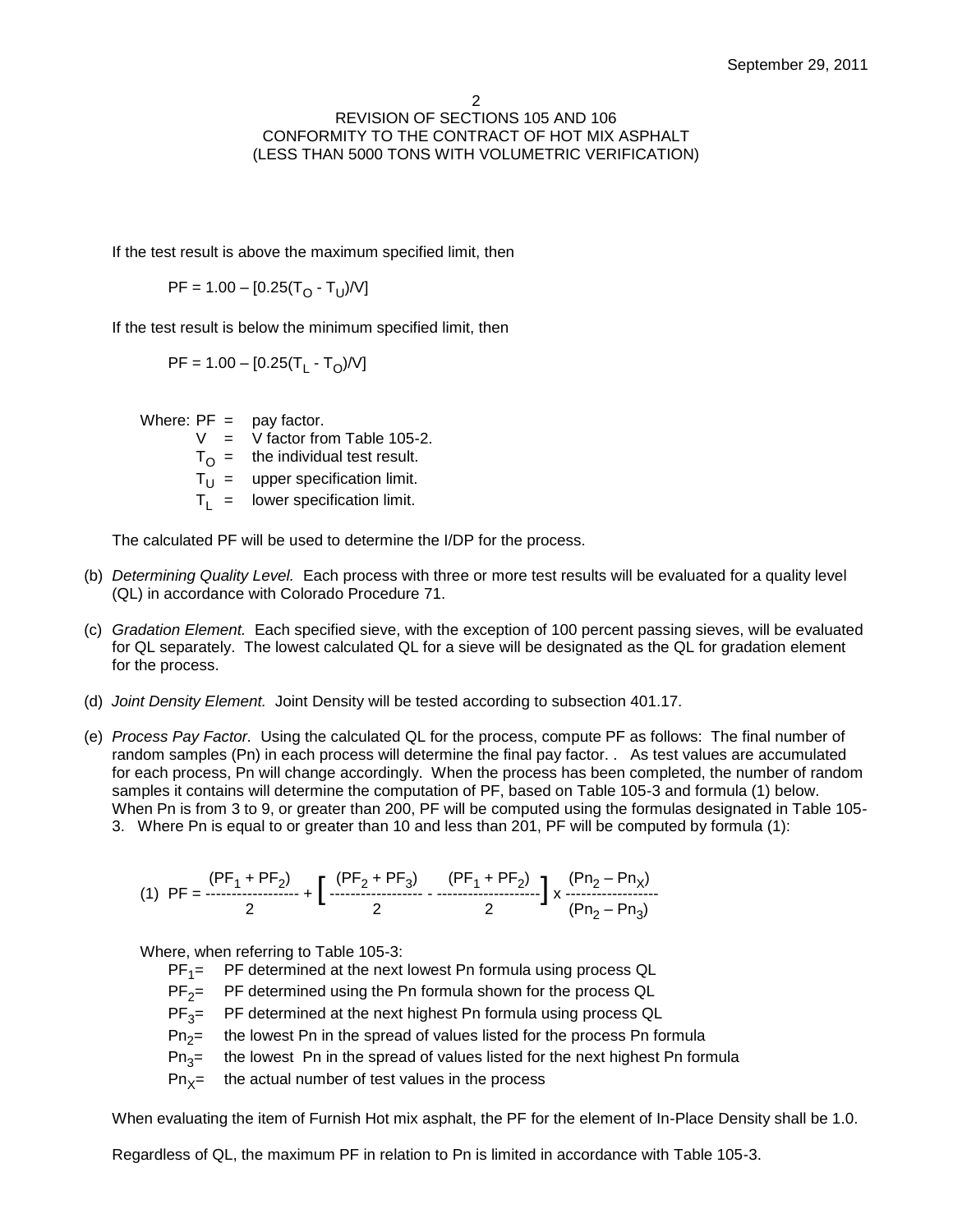As test results become available, they will be used to calculate accumulated QL and PF numbers for each process. The process I/DP's will then be calculated and accumulated for each element and for the item. The test results and the accumulated calculations will be made available to the Contractor upon request.

Numbers from the calculations will be carried to significant figures and rounded according to AASHTO Standard Recommended Practice R-11, Rounding Method.

- (f) *Evaluation of Work.* When the PF of a process is 0.75 or greater, the finished quantity of work represented by the process will be accepted at the appropriate pay factor. If the PF is less than 0.75, the Engineer may:
	- 1. Require complete removal and replacement with specification material at the Contractor's expense;

or

2. Where the finished product is found to be capable of performing the intended purpose and the value of the finished product is not affected, permit the Contractor to leave the material in place.

If the material is permitted to remain in place the PF for the process will not be greater than 0.75. When condition red, as described in Section 106, exists for any element, resolution and correction will be in accordance with Section 106. Material, which the Engineer determines is defective, may be isolated and rejected without regard to sampling sequence or location within a process.

If removal and replacement is required because the joint density PF for a process is below 0.75, the Contractor shall remove and replace the full lane width adjacent to and including at least 6 inches beyond the visible joint line for the entire length of joint representing the process. If the lane removed is adjacent to another joint, that joint shall also be removed to a point 6 inches beyond the visible joint line. When a single joint density core is more than 2V outside the tolerance limits, the removal and replacement limits shall be identified by coring the failing joint at 25 foot intervals until two successive cores are found to be 1V or less below the minimum tolerance limit. If removal and replacement is required, the Contractor shall submit documentation identifying the process to be used to correct the area in question in writing. The process will be approved by the Engineer before commencing the corrective work.

| <b>Hot Mix Asphalt</b>                 |                 |                 |  |
|----------------------------------------|-----------------|-----------------|--|
| <b>Element</b>                         | <b>V</b> Factor | <b>W</b> Factor |  |
| 2.36 mm (No. 8) mesh and larger sieves | 2.80            | N/A             |  |
| 600 µm (No. 30) mesh sieve             | 1.80            | N/A             |  |
| 75 µm (No. 200) mesh sieve             | 0.80            | N/A             |  |
| Gradation                              | N/A             | 15              |  |
| <b>Asphalt Content</b>                 | 0.20            | 25              |  |
| In-place Density                       | 1.10            | 45              |  |
| Joint Density                          | 1.60            | 15              |  |

### **Table 105-2 "W" AND "V" FACTORS FOR VARIOUS ELEMENTS**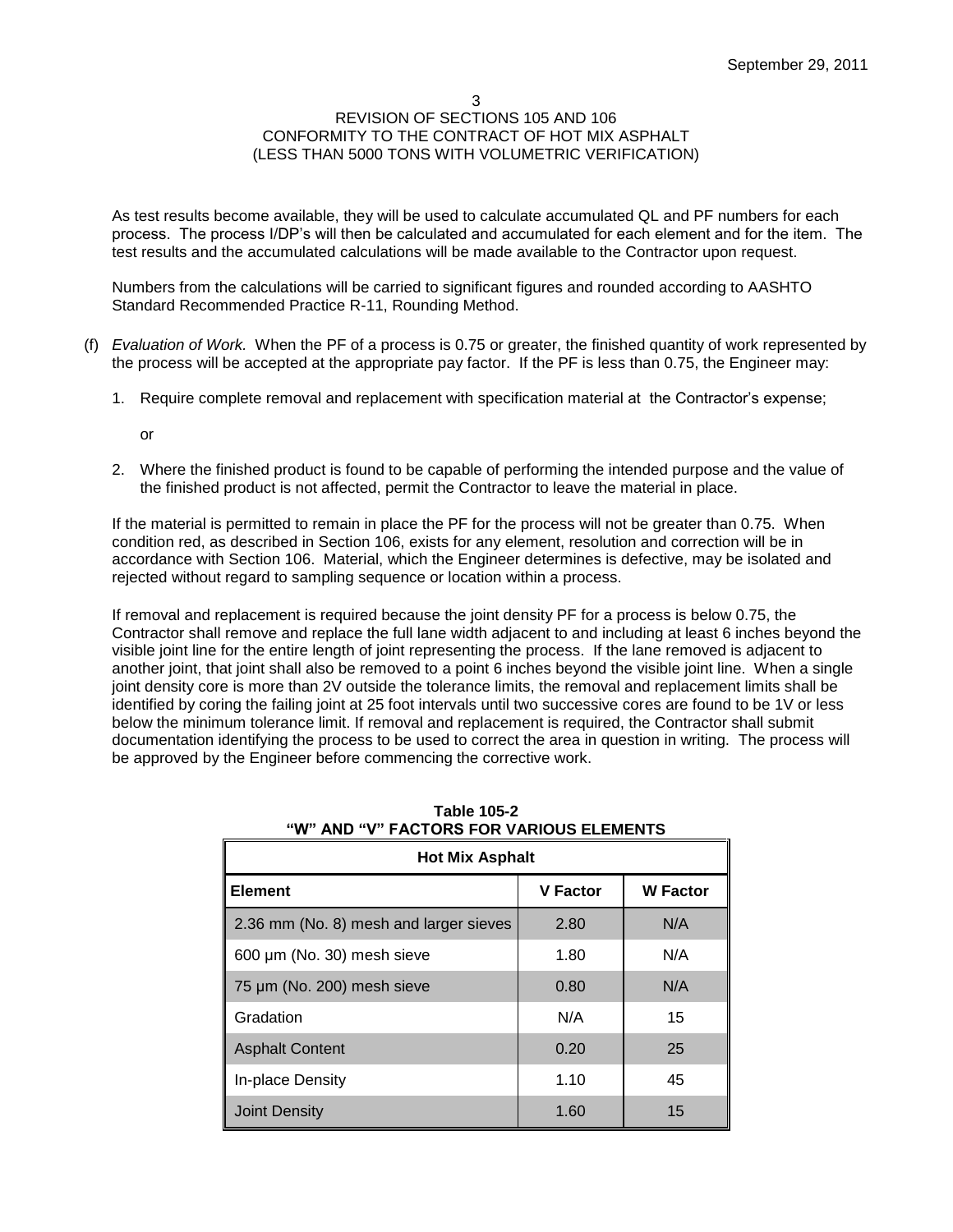4

### REVISION OF SECTIONS 105 AND 106 CONFORMITY TO THE CONTRACT OF HOT MIX ASPHALT (LESS THAN 5000 TONS WITH VOLUMETRIC VERIFICATION)

| Pn             | When Pn as shown at left is 3 to 9, or greater than 200, use<br>designated formula below to calculate Pay Factor, PF = ,<br>when Pn is 10 to 200, use formula (1) above: | <b>Maximum PF</b> |
|----------------|--------------------------------------------------------------------------------------------------------------------------------------------------------------------------|-------------------|
| 3              | $0.31177 + 1.57878$ (QL/100) - 0.84862 (QL/100) <sup>2</sup>                                                                                                             | 1.025             |
| 4              | $0.27890 + 1.51471$ (QL/100) - 0.73553 (QL/100) <sup>2</sup>                                                                                                             | 1.030             |
| 5              | $0.25529 + 1.48268$ (QL/100) - 0.67759 (QL/100) <sup>2</sup>                                                                                                             | 1.030             |
| 6              | $0.19468 + 1.56729$ (QL/100) - 0.70239 (QL/100) <sup>2</sup>                                                                                                             | 1.035             |
| $\overline{7}$ | $0.16709 + 1.58245$ (QL/100) - 0.68705 (QL/100) <sup>2</sup>                                                                                                             | 1.035             |
| 8              | $0.16394 + 1.55070$ (QL/100) - 0.65270 (QL/100) <sup>2</sup>                                                                                                             | 1.040             |
| 9              | $0.11412 + 1.63532$ (QL/100) - 0.68786 (QL/100) <sup>2</sup>                                                                                                             | 1.040             |
| 10 to 11       | $0.15344 + 1.50104$ (QL/100) - 0.58896 (QL/100) <sup>2</sup>                                                                                                             | 1.045             |
| 12 to 14       | $0.07278 + 1.64285$ (QL/100) - 0.65033 (QL/100) <sup>2</sup>                                                                                                             | 1.045             |
| 15 to 18       | $0.07826 + 1.55649$ (QL/100) - 0.56616 (QL/100) <sup>2</sup>                                                                                                             | 1.050             |
| 19 to 25       | $0.09907 + 1.43088$ (QL/100) - 0.45550 (QL/100) <sup>2</sup>                                                                                                             | 1.050             |
| 26 to 37       | $0.07373 + 1.41851$ (QL/100) - 0.41777 (QL/100) <sup>2</sup>                                                                                                             | 1.055             |
| 38 to 69       | $0.10586 + 1.26473$ (QL/100) - 0.29660 (QL/100) <sup>2</sup>                                                                                                             | 1.055             |
| 70 to 200      | $0.21611 + 0.86111$ (QL/100)                                                                                                                                             | 1.060             |
| $\geq 201$     | $0.15221 + 0.92171$ (QL/100)                                                                                                                                             | 1.060             |

### **Table 105-3 FORMULAS FOR CALCULATING PF BASED ON PN**

(g**)** *Process I/DP Computation.*

 $I/DP = (PF - 1)(QR)(UP)(W/100)$ 

| Where: | I/DP. | $=$ Incentive/Disincentive Payment                   |
|--------|-------|------------------------------------------------------|
|        | PF    | $=$ Pay Factor                                       |
|        | QR.   | = Quantity in Tons of HMA Represented by the Process |
|        | UP    | $=$ Unit Bid Price of Asphalt Mix                    |
|        | w     | = Element Factor from Table 105-2                    |
|        |       |                                                      |

When AC is paid for separately UP shall be:

 $UP =$   $[(Tom_{HMA})(UP_{HMA}) + (Ton_{AC})(UP_{AC})]/Tom_{HMA}$ 

| Where: | Ton <sub>нма</sub> | $=$ | Tons of Asphalt Mix              |
|--------|--------------------|-----|----------------------------------|
|        | <b>UP</b> HMA      | $=$ | Unit Bid Price of Asphalt Mix    |
|        | <b>Ton</b> ac      | $=$ | Tons of Asphalt Cement           |
|        | $UP_{AC}$          | $=$ | Unit Bid Price of Asphalt Cement |
|        |                    |     |                                  |

For the joint density element: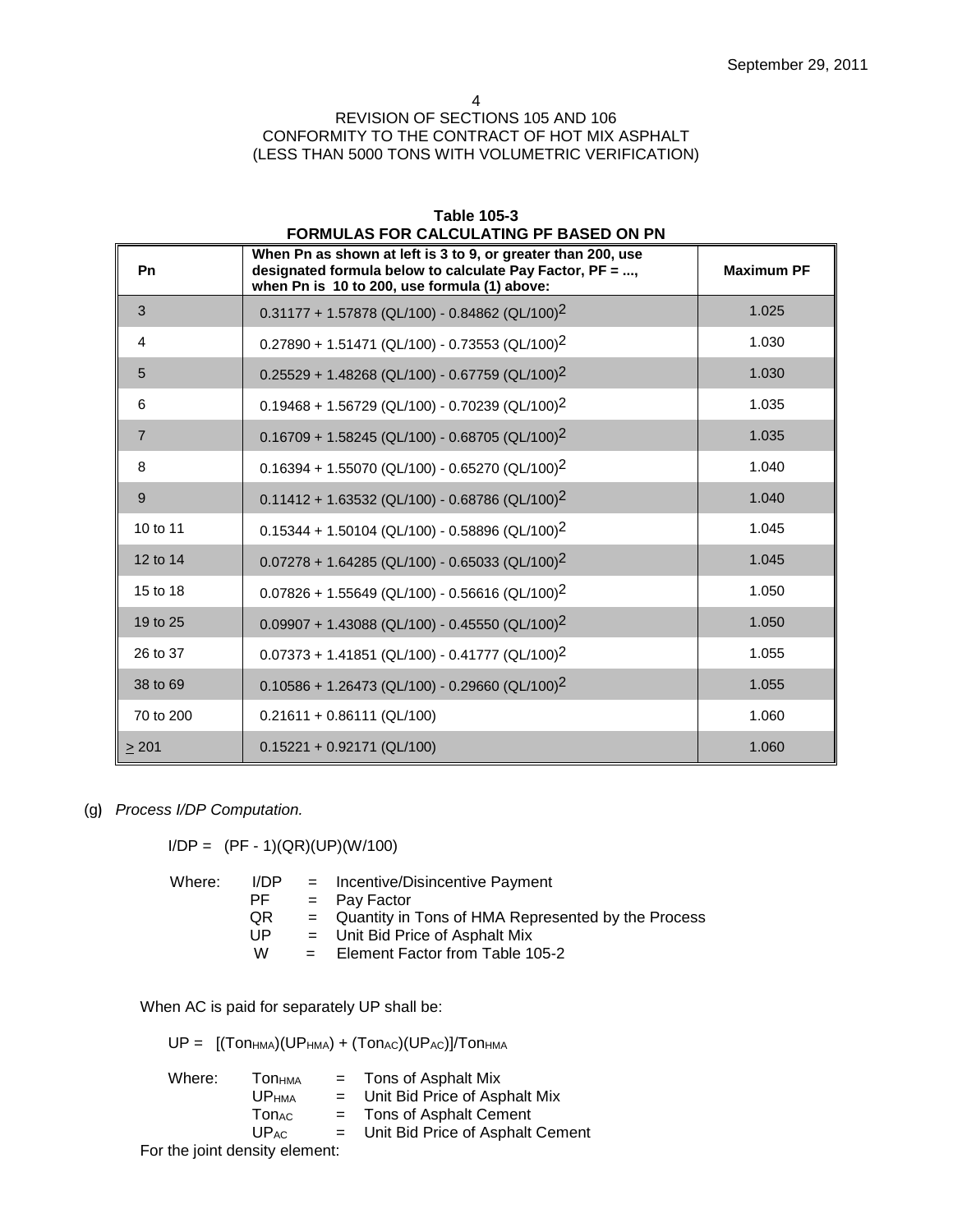#### 5

### REVISION OF SECTIONS 105 AND 106 CONFORMITY TO THE CONTRACT OF HOT MIX ASPHALT (LESS THAN 5000 TONS WITH VOLUMETRIC VERIFICATION)

 $UP = UP_{HMA}$ 

Where: UP<sub>HMA</sub> is as defined above.

When AC is paid for separately UP shall be:

 $UP = [(BTon<sub>HMA</sub>)(BUP<sub>HMA</sub>) + (BTon<sub>AC</sub>)(BUP<sub>AC</sub>)]/BTon<sub>HMA</sub>$ 

| Where: | <b>BTONHMA</b> | $=$ | Bid Tons of Asphalt Mix           |
|--------|----------------|-----|-----------------------------------|
|        | <b>BUPHMA</b>  | $=$ | Unit Bid Price of Asphalt Mix     |
|        | <b>BTonAC</b>  | $=$ | <b>Bid Tons of Asphalt Cement</b> |
|        | <b>BUPAC</b>   | $=$ | Unit Bid Price of Asphalt Cement  |

- (h) *Element I/DP.* The I/DP for an element shall be computed by accumulating the process I/DP's for that element.
- (i) *I/DP for a Mix Design.* The I/DP for a mix design shall be computed by accumulating the individual I/DP's for the asphalt content, in-place density, and gradation elements for that mix design. The accumulated quantities of materials for each element must be the same at the end of I/DP calculations for a mix design.
- (j) *Project I/DP.* The I/DP for the project shall be computed by accumulating the mix design I/DP's and the joint density I/DP's. The accumulated quantities of materials for each element must be the same at the end of I/DP calculations for the project.

Delete subsection 106.05 and replace with the following:

**106.05 Sampling and Testing of Hot Mix Asphalt.** All hot mix asphalt, Item 403, except Hot Mix Asphalt (Patching) and temporary pavement shall be tested in accordance with the following program of process control testing and acceptance testing:

The Contract will specify whether process control testing by the Contractor is mandatory or voluntary.

- (a) *Process Control Testing.*
	- 1. Mandatory Process Control. When process control testing is mandatory the Contractor shall be responsible for process control testing on all elements and at the frequency listed in Table 106-1. Process control testing shall be performed at the expense of the Contractor.

After completion of compaction, in-place density tests for process control shall be taken at the frequency shown in Table 106-1. The results shall be reported in writing to the Engineer on a daily basis. Daily plots of the test results with tonnage represented shall be made on a chart convenient for viewing by the Engineer. All of the testing equipment used for in-place density testing shall conform to the requirements of acceptance testing standards, except nuclear testing devices need not be calibrated on the Department's calibration blocks.

For elements other than in-place density, results from quality control tests need not be plotted, or routinely reported to the Engineer. This does not relieve the Contractor from the responsibility of performing such testing along with appropriate plant monitoring as necessary to assure that produced material conforms to the applicable specifications. Quality control test data shall be made available to the Engineer upon request.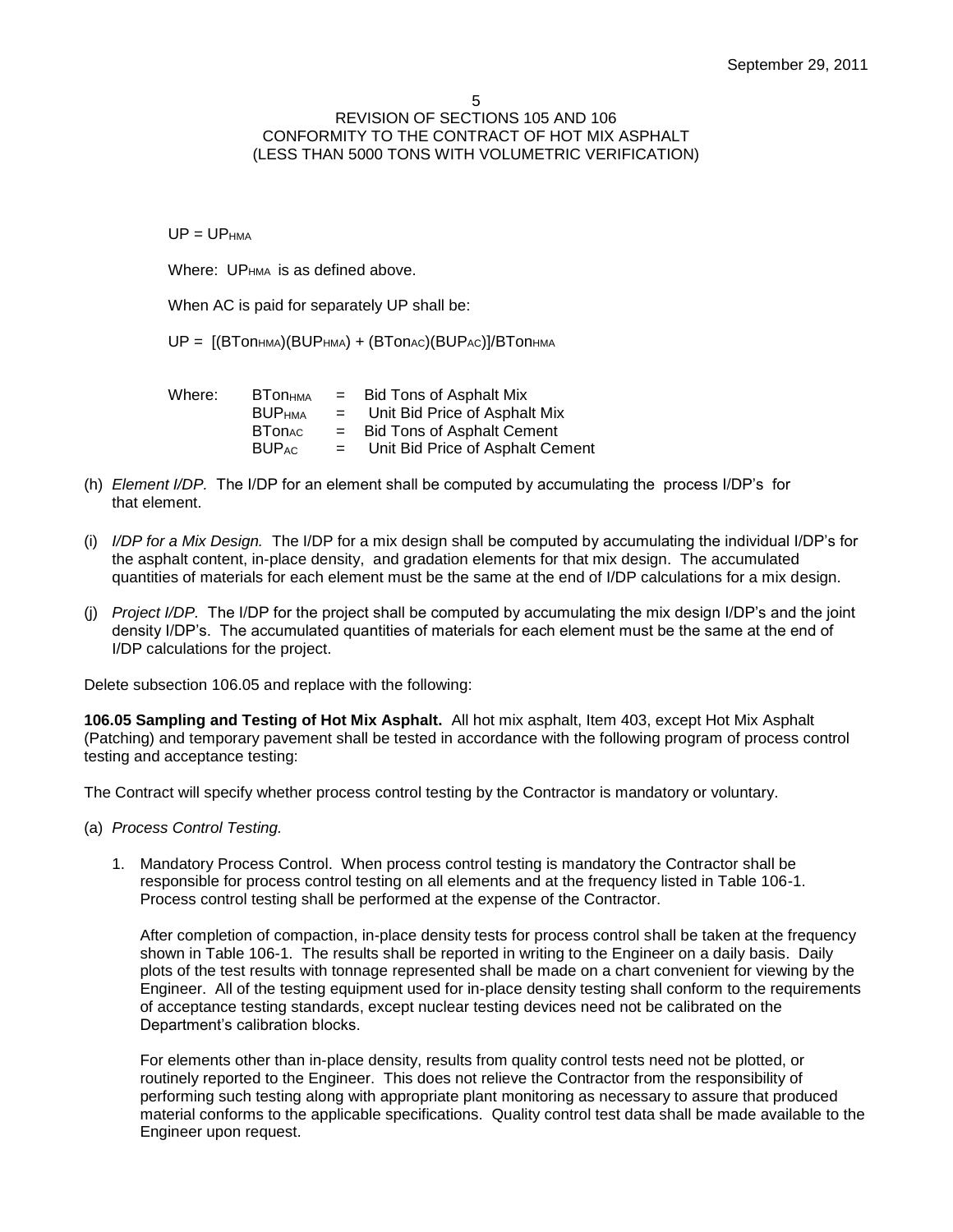2. Voluntary Process Control. The Contractor may conduct process control testing. Process control testing is not required, but is recommended on the elements and at the frequency listed in Table 106-1.

All of the testing equipment used for in-place density testing shall conform to the requirements of acceptance testing standards, except nuclear testing devices need not be calibrated on the Department's calibration blocks.

(b) *Acceptance Testing.* Acceptance testing is the responsibility of the Department. For acceptance testing the Department will determine the locations where samples or measurements are to be taken and as designated in Section 403. The maximum quantity of material represented by each test result, the elements, the frequency of testing and the minimum number of test results will be in accordance with Table 106-1. The location or time of sampling will be based on the stratified random procedure as described in CP 75. Acceptance sampling and testing procedures will be in accordance with the Schedule for Minimum Materials Sampling, Testing and Inspection in the Department's Field Materials Manual. Samples for project acceptance testing shall be taken by the Contractor in accordance with the designated method. The samples shall be taken in the presence of the Engineer. Where appropriate, the Contractor shall reduce each sample to the size designated by the Engineer. The Contractor may retain a split of the each sample which cannot be included as part of the Contractor's process control testing. All materials being used are subject to inspection and testing at any time prior to or during incorporation into the work.

| <b>Element</b>                                                                                                                                                                                                                                                                                                                                                                    | <b>Process Control</b>                         | Acceptance                        |  |  |
|-----------------------------------------------------------------------------------------------------------------------------------------------------------------------------------------------------------------------------------------------------------------------------------------------------------------------------------------------------------------------------------|------------------------------------------------|-----------------------------------|--|--|
| <b>Asphalt Content</b>                                                                                                                                                                                                                                                                                                                                                            | $1/500$ tons                                   | 1/1000 tons                       |  |  |
| Theoretical<br>Maximum Specific<br>Gravity                                                                                                                                                                                                                                                                                                                                        | 1.1000 tons, minimum<br>$1$ /day               | 1/1000 tons, minimum 1/day        |  |  |
| Gradation                                                                                                                                                                                                                                                                                                                                                                         | 1/Day                                          | 1/2000 tons                       |  |  |
| In-Place Density                                                                                                                                                                                                                                                                                                                                                                  | 1/500 tons                                     | $1/500$ tons                      |  |  |
| <b>Joint Density</b>                                                                                                                                                                                                                                                                                                                                                              | 1 core/2500 linear feet of<br>joint            | 1 core /5000 linear feet of joint |  |  |
| Aggregate<br>Percent<br>Moisture <sup>(2)</sup>                                                                                                                                                                                                                                                                                                                                   | 1/2000 tons or 1/Day if<br>less than 2000 tons | 1/2000 tons                       |  |  |
| Percent Lime (2) (3)                                                                                                                                                                                                                                                                                                                                                              | 1/Day                                          | Not applicable                    |  |  |
| Notes:<br>(1) Process control tests for gradation are not required if less than 250 tons<br>are placed in a day. The minimum number of process control tests for<br>gradation shall be one test for each 1000 tons or fraction thereof.<br>(2) Not to be used for incentive/disincentive pay. Test according to CP 60B<br>and report results from Form 106 or Form 565 on Form 6. |                                                |                                   |  |  |
| (3) Verified per Contractor's QC Plan.                                                                                                                                                                                                                                                                                                                                            |                                                |                                   |  |  |

**Table 106-1 SCHEDULE FOR MINIMUM SAMPLING AND TESTING**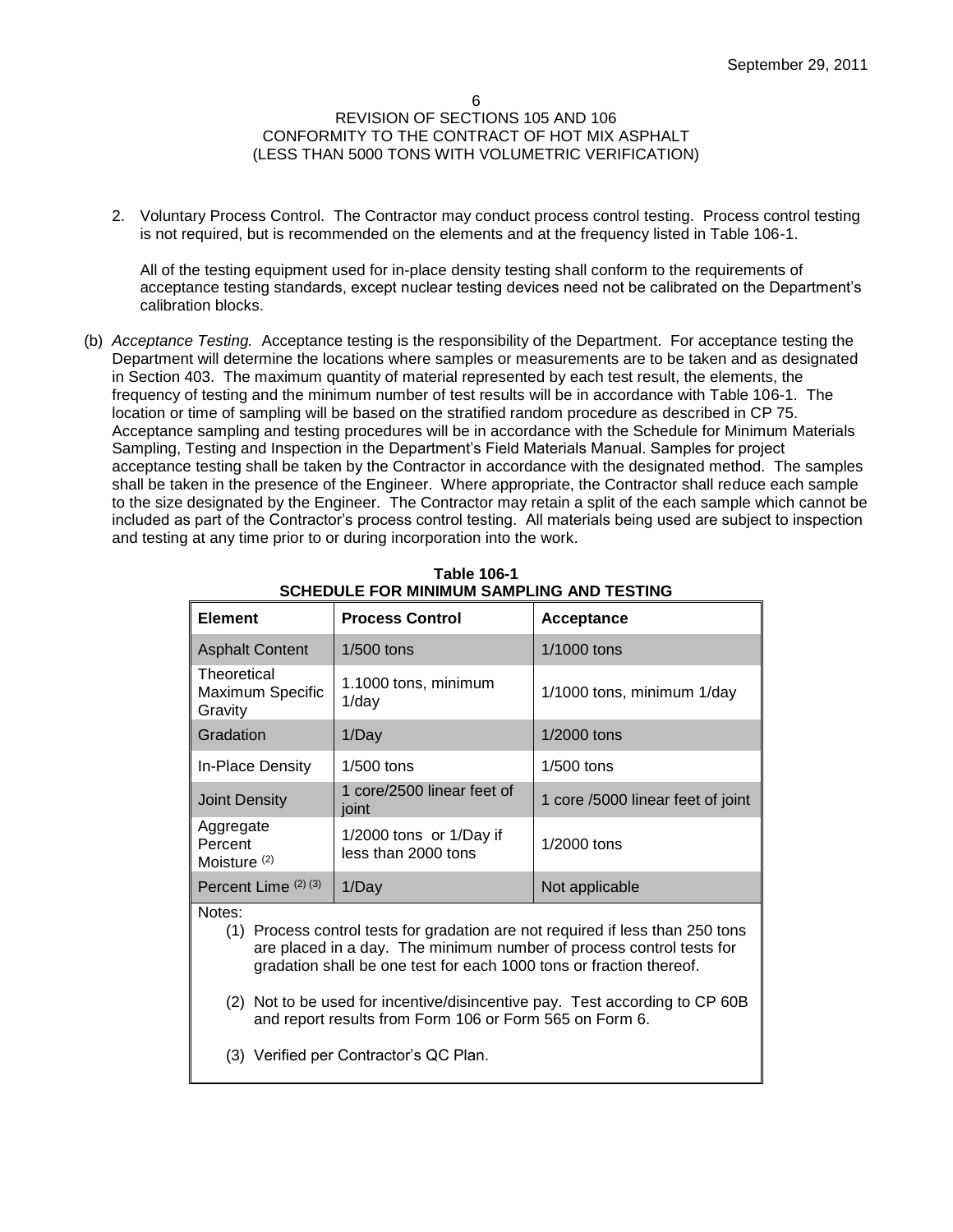- (c) *Reference Conditions.* Three reference conditions can exist determined by the Moving Quality Level (MQL). The MQL will be calculated in accordance with the procedure in CP 71 for Determining Quality Level (QL). The MQL will be calculated using only acceptance tests. The MQL will be calculated on tests 1 through 3, then tests 1 through 4, then tests 1 through 5, then thereafter on the last five consecutive test results. The MQL will not be used to determine pay factors. The three reference conditions and actions that will be taken are described as follows:
	- 1. Condition green will exist for an element when an MQL of 90 or greater is reached, or maintained, and the past five consecutive test results are within the specification limits.
	- 2. Condition yellow will exist for all elements at the beginning of production or when a new process is established because of changes in materials or the job-mix formula, following an extended suspension of work, or when the MQL is less than 90 and equal to or greater than 65. Once an element is at condition green, if the MQL falls below 90 or a test result falls outside the specification limits, the condition will revert to yellow or red as appropriate.
	- 3. Condition red will exist for any element when the MQL is less than 65. The Contractor shall be notified immediately in writing and the process control sampling and testing frequency increased to a minimum rate of 1/250 tons for that element. The process control sampling and testing frequency shall remain at 1/250 tons until the process control QL reaches or exceeds 78. If the QL for the next five process control tests is below 65, production will be suspended.

If gradation is the element with MQL less than 65, the Department will test one randomly selected sample in the first 1250 tons produced in condition red. If this test result is outside the tolerance limits, production will be suspended. (This test result will not be included as an acceptance test.)

After condition red exists, a new MQL will be started. Acceptance testing will stay at the frequency shown in Table 106-1. After three acceptance tests, if the MQL is less than 65, production will be suspended.

Production will remain suspended until the source of the problem is identified and corrected. Each time production is suspended, corrective actions shall be proposed in writing by the Contractor and approved in writing by the Engineer before production may resume.

Upon resuming production, the process control sampling and testing frequency for the elements causing the condition red shall remain at 1/250 tons. If the QL for the next five process control tests is below 65, production will be suspended again. If gradation is the element with MQL less than 65, the Department will test one randomly selected sample in the first 1250 tons produced in condition red. If this test result is outside the tolerance limits, production will be suspended.

- (d) *Mix Verification Testing.* After the mix design has been approved and production commences, the Department will perform a minimum of three volumetric verification tests for each of the following elements to verify that the field produced hot mix asphalt conforms to the approved mix design:
	- (1) Air Voids
	- (2) Voids in Mineral Aggregate (VMA) .
	- (3) Asphalt Content (AC).

The test frequency shall be one per day unless altered by the Engineer.

The test results will be evaluated and the Contractor shall make adjustments if required in accordance with the following: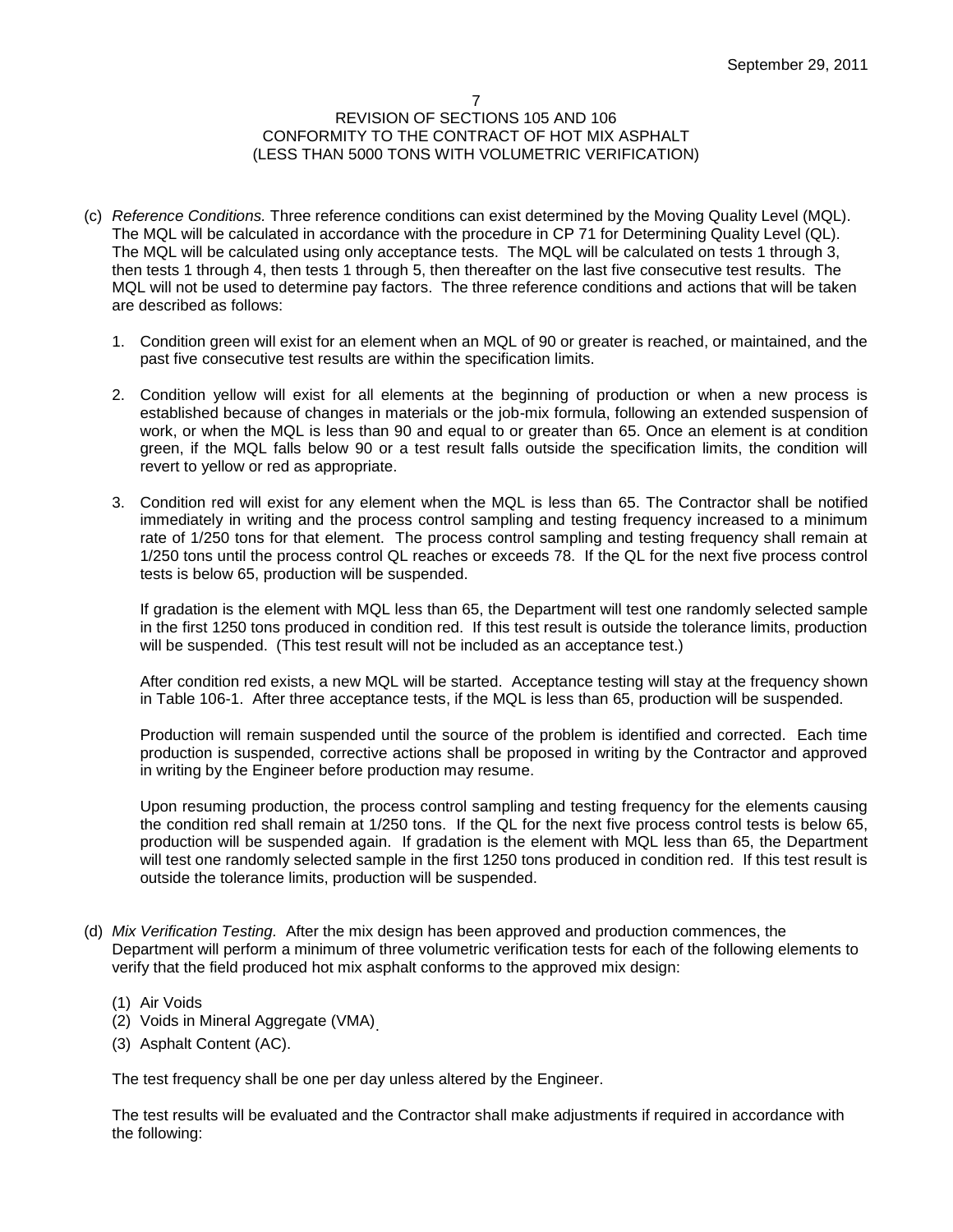- 1. Target Values. The target value for VMA will be the average of the first three volumetric field test results on project produced hot mix asphalt or the target value specified in Table 403-1 and Table 403-2 of the specifications, whichever is higher. The target value for VMA will be set no lower than 0.5 percent below the VMA target on Form 43 prior to production. The target values for the test element of air voids and AC shall be the mix design air voids and mix design AC as shown on Form 43.
- 2. Tolerance Limits. The tolerance limits for each test element shall be:

| AC.       | $\pm$ 0.3 percent |
|-----------|-------------------|
| Air Voids | $± 1.2$ percent   |
| VMA       | $± 1.2$ percent   |

3. Quality Levels. Calculate an individual QL for each of the elements using the volumetric field verification test results. If the QL for VMA or AC is less than 65 or if the QL for air voids is less than 70, the production shall be halted and the Contractor shall submit a written proposal for a mix design revision to the Engineer. Production shall only commence upon receipt of written approval from the Engineer of the proposed mix design revision.

After a new or revised mix design is approved, three additional volumetric field verification tests will be performed on asphalt produced with the new or revised mix design. The test frequency shall be one per day unless altered by the Engineer.

If the QL for VMA or AC is less than 65 or the QL for the test element of air voids is less than 70, then production shall be halted until a new mix design has been completed in accordance with CP 52 or CP 54, a new Form 43 issued, and the Contractor demonstrates that he is capable of producing a mixture meeting the verification requirements in accordance with A or B below:

- A. The Contractor shall produce test material at a site other than a CDOT project. The Contractor shall notify the Engineer a minimum of 48 hours prior to the requested test. The location and time of the test are subject to the approval of the Engineer, prior to placement. Three samples will be tested for volumetric properties. If the QL for VMA or AC is equal or greater than 65 and the QL for the element of air voids is equal or greater than 70, full production may resume or;
- B. The Contractor may construct a 500 ton test strip on the project. Three samples in the last 200 tons will be tested for volumetric properties. After construction of the test section, production shall be halted until the testing is complete and element QLs are calculated. If the QL for VMA or AC is equal or greater than 65 or the QL for the element of air voids is equal or greater than 70, full production may resume. If the QL for VMA or AC is less than 65 or the QL for the element of air voids is less than 70, the material shall be removed and replaced at no cost to the Department. The time count will continue, and any delay to the project will be considered to have been caused by the Contractor and will not be compensable.

The costs associated with mix designs shall be solely at the Contractor's expense.

If the Contractor fails to verify the new mix design in accordance with A or B, then production shall be halted until a new mix design has been completed in accordance with CP 52 or CP 54, a new Form 43 issued, and the Contractor demonstrates they are capable of producing a mixture meeting the verification requirements in accordance with A or B.

4. New or Revised Mix Design. Whenever a new or revised mix design is used and production resumes, three additional volumetric field verification tests shall be performed and the test results evaluated in accordance with the above requirements. The test frequency shall be one per day unless altered by the Engineer.